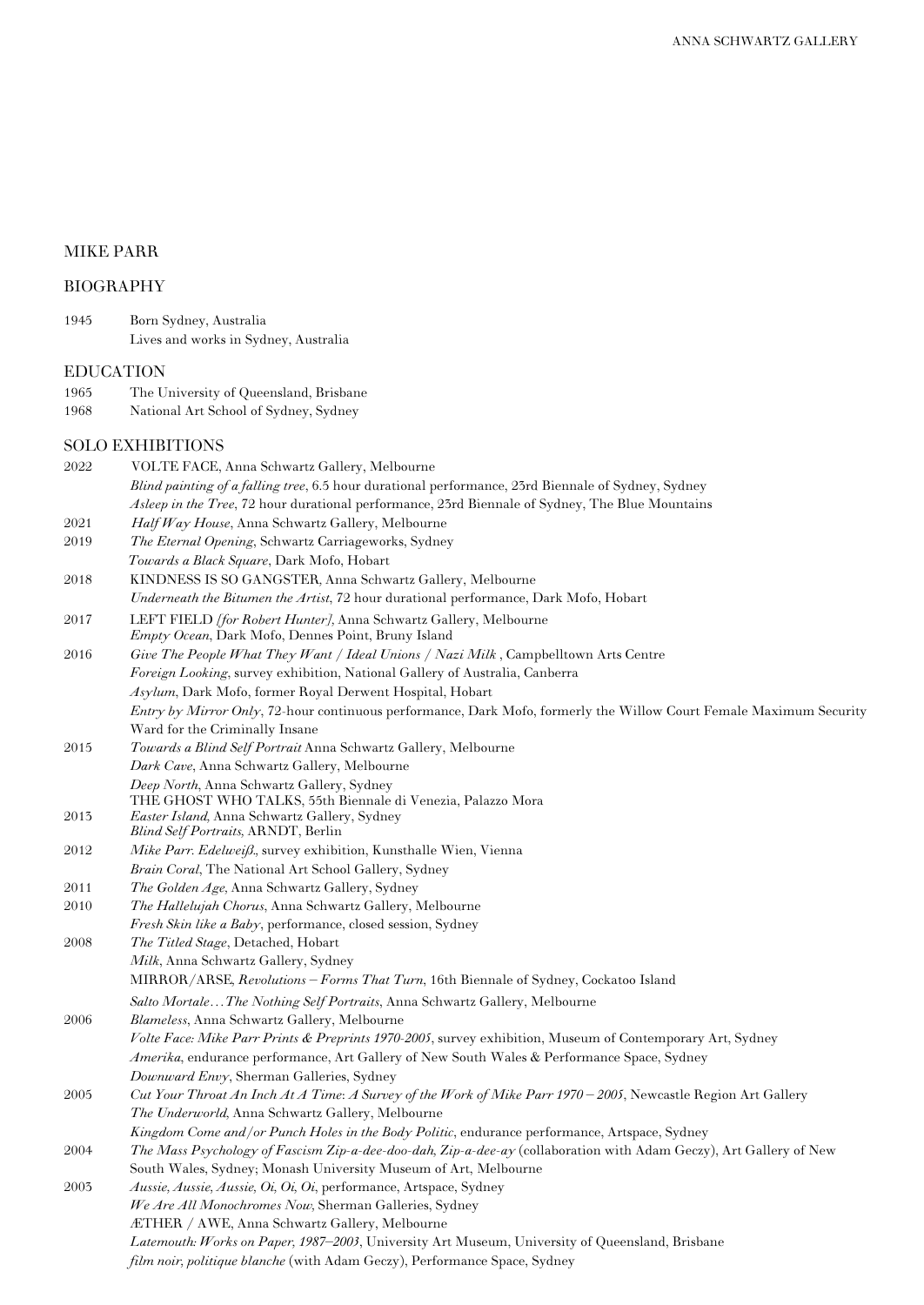| 2002        | Close the Concentration Camps, performance, Monash University Museum of Art, Melbourne<br>Malevitch (A Political Arm), performance, Artspace, Sydney2001<br>Aluminum from the Mouth, Anna Schwartz Gallery,<br>Melbourne                      |
|-------------|-----------------------------------------------------------------------------------------------------------------------------------------------------------------------------------------------------------------------------------------------|
|             | Bloody Idiot Parr, Of course, Sydney College of the Arts Gallery, Sydney<br>Water from the Mouth, performance, Artspace, Sydney                                                                                                               |
| <b>2000</b> | Ziv & Drawings from the Self Portrait Project, Sherman Galleries, Sydney<br>de Kooning, de Kooning , Anna Schwartz Gallery, Melbourne<br>Anna Schwartz Gallery, ARCO, Madrid                                                                  |
|             | Mike Parr, Sherman Galleries, Sydney                                                                                                                                                                                                          |
| 1999        | Shallow Grave, performance, Biennale of Sydney, Art Gallery of New South Wales, Sydney<br>Performance of 100 Breaths, Recontre internationale d'art performance, Le Lieu, Quebec City, Canada<br>Wrong Face, Anna Schwartz Gallery, Melbourne |
|             | Deep Sleep [The Analytical Disabling of Mind and Matter], Nixon/Parr performance, Old Parliament House & Lake Burley<br>Griffin, Canberra                                                                                                     |
|             | Shadows of a Monument 1, Heide Museum of Modern Art, Melbourne                                                                                                                                                                                |
| 1998        | Photo Realism, Anna Schwartz Gallery, Melbourne                                                                                                                                                                                               |
|             | The Rest of Time, Sherman Galleries, Sydney                                                                                                                                                                                                   |
|             | Blood Box, performance, Artspace, Sydney                                                                                                                                                                                                      |
|             | Boobialla / Couta, performance, College of Fine Arts, Sydney<br>The End of Nature, performance, Baltic Sea, Sweden                                                                                                                            |
| 1997        | Mike Parr, Anna Schwartz Gallery, Melbourne                                                                                                                                                                                                   |
|             | Dead Sun, performance, Art Gallery of New South Wales, Sydney                                                                                                                                                                                 |
|             | The Delay in Glass, performance, Fukui Biennale, Fukui, Japan                                                                                                                                                                                 |
| 1996        | Mike Parr, Anna Schwartz Gallery, Melbourne                                                                                                                                                                                                   |
|             | Self Portrait Project: Head on a Plate, New York Studio School, United States of America                                                                                                                                                      |
|             | The Infinity Machine, Sherman Galleries, Sydney                                                                                                                                                                                               |
|             | The White Hybrid (Fading), performance, Artspace, Sydney                                                                                                                                                                                      |
| 1995        | Unword, performance, University of Western Australia, Nedlands, Perth<br>The Illusion of the End, Sherman Galleries, Sydney                                                                                                                   |
|             | Day Break, performance, Scene Shop Cultural Centre, Manila                                                                                                                                                                                    |
| 1994        | Mike Parr, Anna Schwartz Gallery, Melbourne                                                                                                                                                                                                   |
|             | Echolalia (the road): Prints from the Self Portrait Project: Mike Parr 1987 - 1994, National Gallery of Victoria, Melbourne                                                                                                                   |
|             | Fathers II (The Law of the Image), Experimental Art Foundation, Adelaide                                                                                                                                                                      |
|             | 100 Breaths / 100 Songs from (ALPHABET / HAEMORRHAGE) Black Box of 100 Self Portrait Etchings 5, 1993 - 1994,                                                                                                                                 |
|             | performance, (Performer: John Breheney), Art Gallery of South Australia, Adelaide                                                                                                                                                             |
|             | Waste, performance, Ivan Dougherty Gallery, Sydney<br>The Bridge, performance, Art Gallery of New South Wales, Sydney                                                                                                                         |
| 1993        | 100 Breaths from (ALPHABET / HAEMORRHAGE) Black Box of 100 Self Portrait Etchings 2, performance, Royal                                                                                                                                       |
|             | Melbourne Institute of Technology, Melbourne<br>Pinch, performance, Victorian College of the Arts, Melbourne                                                                                                                                  |
|             | Mike Parr, Roslyn Oxley9 Gallery, Sydney                                                                                                                                                                                                      |
|             | Black Mirror/Pale Fire, Various Routes, Whistle/White, 3 performances, Ivan Dougherty Gallery, University of New<br>South Wales College of Fine Arts, Sydney                                                                                  |
|             | Visiting Australian Artist, performance, Kunst, Sydney                                                                                                                                                                                        |
| 1992        | Mike Parr, City Gallery, Melbourne                                                                                                                                                                                                            |
|             | Survey of Prints, Delany Gallery, Perth                                                                                                                                                                                                       |
|             | ALPHABET / HAEMORRHAGE, 17 performances at Arthaus Perth                                                                                                                                                                                      |
|             | 4 performances, Institute of Modern Art, Brisbane                                                                                                                                                                                             |
|             | 4 performances, City Gallery, Melbourne<br>9 performances, Museum of Contemporary Art, Sydney; and Memory of a Monochrome (for John Nixon), A-Atrophy, Field/                                                                                 |
|             | Felled, 3 performances, College of Fine Arts, University of New South Wales, Sydney<br>100 Breaths from (ALPHABET / HAEMORRHAGE) Black Box of 100 Self Portrait Etchings 1, performance, Australian                                           |
|             | National Gallery, Canberra; and 4 performances from The Black Book for the Biennale of Sydney at The Gunnery                                                                                                                                  |
| 1991        | The Shelf (with John Nixon), installation, Art Gallery of New South Wales, Sydney<br>3 Installations, City Gallery, Melbourne                                                                                                                 |
|             | Mike Parr, Artist in Residence 1990 - 1991, Ian Potter Gallery, The University of Melbourne                                                                                                                                                   |
|             | Survey of Recent Work, Art Gallery of New South Wales, Sydney                                                                                                                                                                                 |
|             | Survey of Recent Work + Plan for a White Labyrinth [Deafness/Absurdity], Perth Institute of Contemporary Art                                                                                                                                  |
| 1990        | I Think Of Drypoint In Terms Of Braille And Excavation, Prints of Mike Parr, Drill Hall Gallery, National Gallery of<br>Australia, Canberra                                                                                                   |
|             | Drawings from the Self Portrait Project, 1983 - 1990, City Gallery, Melbourne                                                                                                                                                                 |
|             | A Survey of Prints by Mike Parr, Roslyn Oxley9 Gallery, Köln Art Fair, Cologne                                                                                                                                                                |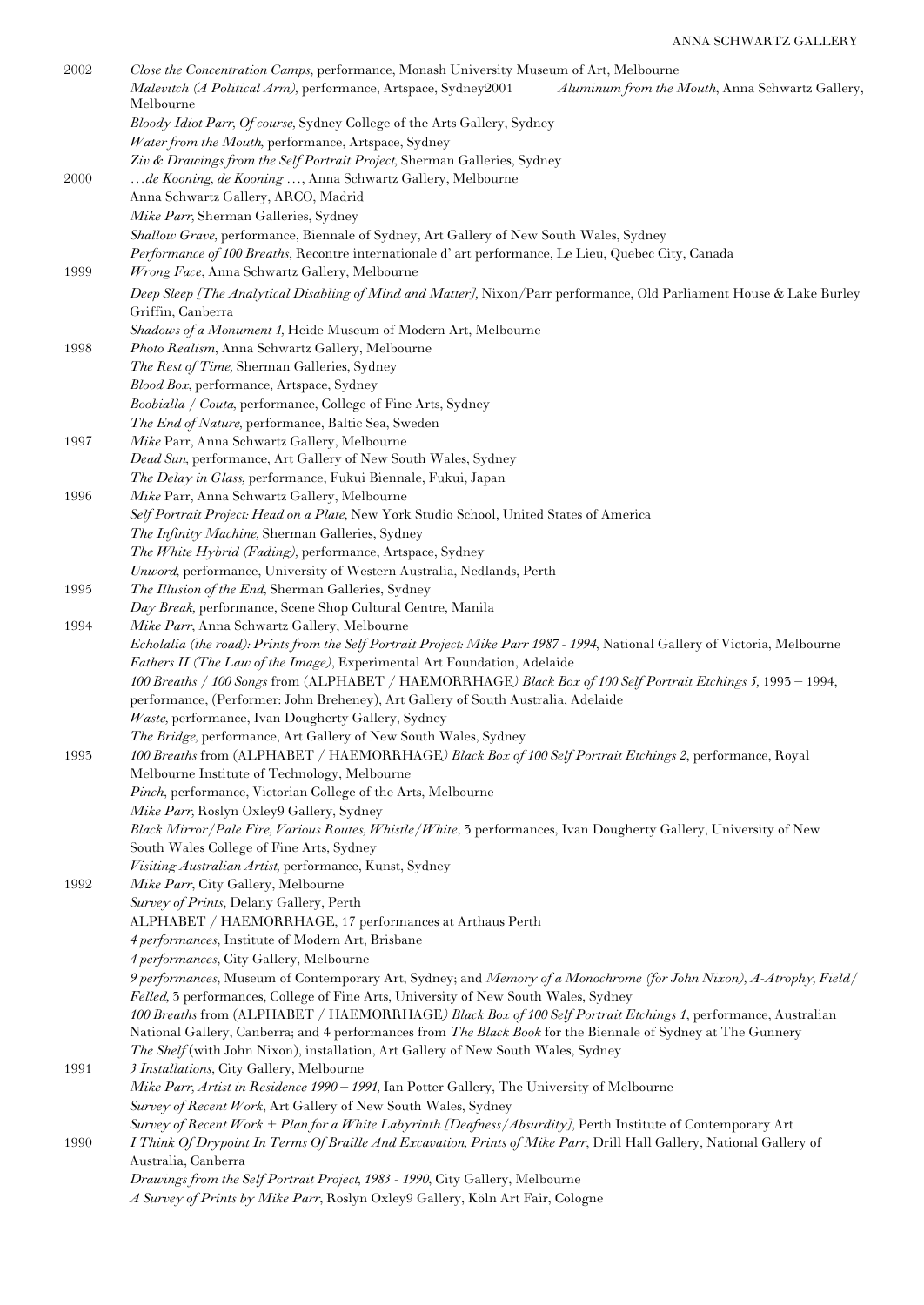| 1989 | Mike Parr/John Nixon, City Gallery, Melbourne                                                                                                                                    |
|------|----------------------------------------------------------------------------------------------------------------------------------------------------------------------------------|
|      | Prints, Milburn + Arté Gallery, Brisbane                                                                                                                                         |
| 1988 | North, Milburn + Arté Gallery, Brisbane                                                                                                                                          |
| 1987 | The Slot (Photography), Reproduction Zero, The I of God (Untitled Self Portraits), United Artists, Melbourne                                                                     |
|      | The Green Self Portraits, Roslyn Oxley9 Gallery, Sydney                                                                                                                          |
|      | Acid Rain, Michael Milburn Galleries, Brisbane                                                                                                                                   |
| 1986 | The Parting of the Red Sea, Siegel Contemporary Art Inc., New York                                                                                                               |
|      | The Satellites of Death, Michael Milburn Galleries, Brisbane                                                                                                                     |
|      | Three Works, Roslyn Oxley9 Gallery, Sydney                                                                                                                                       |
| 1985 | Portage, Roslyn Oxley9 Gallery, Sydney; Fine Art Gallery, University of Tasmania, Hobart                                                                                         |
| 1984 | Towards the Other Side (Self Quotations), three drawing series, Royal Melbourne Institute of Technology Gallery,                                                                 |
|      | Melbourne                                                                                                                                                                        |
| 1983 | Black Box: The Theatre of Self Correction Part 2, Performance Space, Sydney                                                                                                      |
|      | Cloacal Corridor (O Vio Prote/O Vio Proto/O Vio Loto/O Théthé) Self Portrait as a Pair or Self Portrait as a Pun, drawing                                                        |
|      | installation; Identification Number 1: Rib Markings in the Carnarvon Ranges, North/West Queensland, Christmas 1975,                                                              |
|      | photoseries; and screenings of Rules & Displacement Activities Parts 1, 2, 3, as part of a performance presentation from                                                         |
|      | George Brecht's Water Yam, Institute of Modern Art, Brisbane                                                                                                                     |
| 1982 | A-Atrophy (Self Portrait at the age of 37), drawing installation, Art Projects, Melbourne                                                                                        |
| 1981 | Rules & Displacement Activities Parts 1 & 2, screening, Museum des 20 Juhrhunderts, Vienna; Dany Keller Galerie,                                                                 |
|      | Munich; Frankfurter Kunstverein, Frankfurt; National Art School, Dublin                                                                                                          |
|      | Rules & Displacement Activities Part 3 (nine Photoseries) and Black Box 1: The Theatre of Self Correction, 3rd Biennale of                                                       |
|      | Sydney Portfolio, Sydney; Institute of Modern Art, Brisbane, curator: John Nixon                                                                                                 |
|      | Plain Images (with Robert Owen), Ivan Dougherty Gallery, Alexander Mackie College, Sydney                                                                                        |
| 1980 | Rules & Displacement Activities Parts 1 & 2, screening together with slide lectures, Western Australia Institute of                                                              |
|      | Technology, Perth                                                                                                                                                                |
| 1978 | Rules & Displacement Activities Parts 1 & 2, screening with lectures, Bela Balaczs Studio for Experimental Film, Budapest                                                        |
| 1977 | Cathartic Action/Social Gestus Number 5, performance, The Sculpture Centre, Sydney                                                                                               |
|      | The Emetics/Primary Vomit Blue (I am Sick of Art), (performance), Watters Gallery, Sydney                                                                                        |
| 1974 | Information Centres 1 & 2, Contemporary Art Society Gallery, Adelaide; Central Street Gallery, Sydney                                                                            |
| 1973 | Performance, Actions, Videosystems, Galerie Impact, Lausanne; Galerie Media, Neuchâtel                                                                                           |
|      | Mike Parr (with Peter Kennedy), Museo de Arte Moderna, Rio de Janeiro                                                                                                            |
| 1972 | Trans-Art 1: Idea Demonstrations (with Peter Kennedy), Inhibodress Gallery, Sydney; Veste Sagrada and Museo de                                                                   |
|      | Arte Moderna, Rio de Janeiro                                                                                                                                                     |
|      |                                                                                                                                                                                  |
| 1971 | Word Situations Number 1, Inhibodress Gallery, Sydney                                                                                                                            |
|      | Word Situations Number 2: Wall Definition, Inhibodress Gallery, Sydney; Pinacotheca Gallery (with Tim Johnson),                                                                  |
|      | Melbourne                                                                                                                                                                        |
| 1970 | Light Pieces and Painted Constructions, Reid Gallery, Brisbane                                                                                                                   |
|      |                                                                                                                                                                                  |
| 2020 | <b>GROUP EXHIBITIONS</b>                                                                                                                                                         |
| 2019 | 2020 Adelaide Biennial of Australian Art: Monster Theatres, Art Gallery of South Australia, Adelaide<br>AUSTRALIA. ANTIPODEAN STORIES, Padiglione d'Arte Contemporanea, Milan    |
|      | Never the same river, Anna Schwartz Gallery, Melbourne                                                                                                                           |
|      | That Seventies Feelingthe Late Modern, Art Gallery of Western Australia, Perth                                                                                                   |
|      | Australia: A Journey Down Under, Padiglione d'Arte Contemporanea, Milan                                                                                                          |
|      | Longitudes, Latitudes and Legacies, Channels Festival, International Biennial of Video Art, Melbourne                                                                            |
|      | 52 Artists, 52 Actions, Artspace, Sydney                                                                                                                                         |
|      | Changing Views - 20 Years of Art Collection Deutsche Börse, Foam Musem, Amsterdam<br>A New Order, Buxton Contemporary, Melbourne                                                 |
|      | National Anthem, Buxton Contemporary, Melbourne                                                                                                                                  |
| 2018 | TarraWarra Biennial: From Will to Form, TarraWarra Museum of Art, Healesville                                                                                                    |
|      | The Shape of Things to Come, Buxton Contemporary, Melbourne                                                                                                                      |
|      | Hunter Red: Seeing Red, The Lock-Up, Newcastle                                                                                                                                   |
| 2017 | Artist Profile: Australasian Painters 2007-2017, Orange Regional Gallery                                                                                                         |
|      | Every Brilliant Eye: Australian Art of the 1990s, National Gallery of Victoria Australia, Melbourne                                                                              |
|      | Versus Rodin: Bodies Across Space and Time, Art Gallery of South Australia, Adelaide                                                                                             |
|      | Red Green Blue: A History of Australian Video Art, Griffith University Art Gallery, Brisbane                                                                                     |
| 2016 | 20th Biennale of Sydney - The Future is Already Here - It's Just Not Evenly Distributed, Carriageworks, Sydney                                                                   |
| 2015 | La Biennale di Venezia - 56th International Art Exhibition, 'The Ghost Who Talks', curated by Tony Bond, OAM,                                                                    |
|      | Palazzo Mora, Venice                                                                                                                                                             |
|      | The Marked Self: Between Annihilation & Masquerade, Neue Gallery/Univarsalmuseum-Joanneum, Graz, Austria                                                                         |
| 2014 |                                                                                                                                                                                  |
|      |                                                                                                                                                                                  |
|      | The Red Queen, Dark Mofo, Hobart                                                                                                                                                 |
|      | Damage Control: Body Art & Destruction 1968-1972, BRUSEUM, Neue Gallery, Graz, Austria                                                                                           |
| 2013 | MCA Collection: New Acquisitions in Context 2013, Museum of Contemporary Art, Sydney                                                                                             |
|      | Unbound, Macquarie University Art Gallery, Macquarie Park, Australia                                                                                                             |
|      | Heat In The Eyes: new acquisitions 2010-13, The Ian Potter Museum of Art, The University of Melbourne, Melbourne<br>Direct Democracy, Monash University Museum of Art, Melbourne |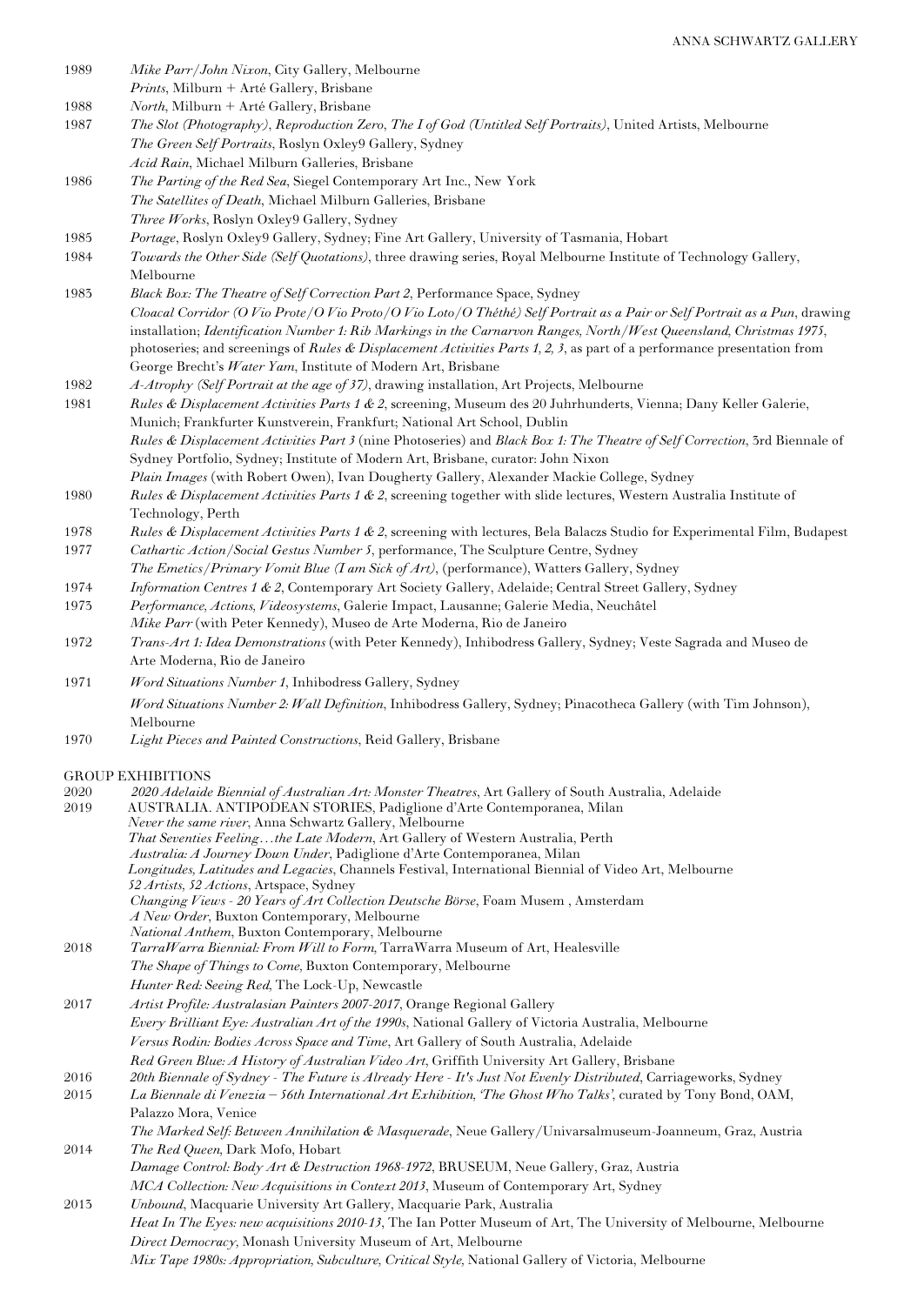|      | The Red Queen, Dark Mofo, Museum of Old and New Art, Hobart                                                                                                                                |
|------|--------------------------------------------------------------------------------------------------------------------------------------------------------------------------------------------|
| 2012 | Less is More, Heide Museum of Modern Art, Melbourne                                                                                                                                        |
|      | Revealed: Inside the Private Collections of South Australia, Anne & Gordon Samstag Museum of Art, Adelaide                                                                                 |
|      | Controversy: The Power of Art, Mornington Peninsula Regional Gallery                                                                                                                       |
|      | Self-Conscious: Contemporary Portraiture, Monash University Museum of Art, Melbourne                                                                                                       |
| 2011 | Black $Box \leq W$ hite Cube, The Arts Centre, Melbourne                                                                                                                                   |
|      | The Devil Had a Daughter, Monash University Museum of Art, Melbourne                                                                                                                       |
|      | Let the Healing Begin, Institute of Modern Art, Brisbane<br>Afterglow: performance art and photography, Monash Gallery of Art, Melbourne                                                   |
| 2010 | Multiplicities, Self Portraits from the Collection, UQ Art Museum, Brisbane                                                                                                                |
|      | Hayman Collection Volume One, Horsham Regional Art Gallery                                                                                                                                 |
|      | The River Project, Campbelltown Arts Centre, Sydney                                                                                                                                        |
|      | Gestures & Procedures, Australian Centre for Contemporary Art, Melbourne                                                                                                                   |
|      | 'Last Ride in a Hot Air Balloon', The 4th Auckland Triennial, Auckland Art Gallery                                                                                                         |
| 2009 | Redlands Westpac Art Prize, Sydney                                                                                                                                                         |
|      | 3rd Moscow Biennale                                                                                                                                                                        |
|      | WORD, Anna Schwartz Gallery, Sydney                                                                                                                                                        |
| 2008 | Against Myth and Meaning, Museum of Contemporary Art, Sydney<br>Revolutions: Forms that Turn, 16th Biennale of Sydney                                                                      |
|      | Aus Australien, Christchurch Art Gallery Te Puna o Waiwhetu                                                                                                                                |
|      | Open Daze, Dell Gallery, Queensland College of Art, Brisbane                                                                                                                               |
| 2007 | Eye to "I": The Self in Recent Art, Art Gallery of Ballarat                                                                                                                                |
| 2006 | Into Me/Out of Me, PS1, Museum of Modern Art, New York                                                                                                                                     |
|      | Masquerade: Representation and the Self in Contemporary Art, Museum of Contemporary Art, Sydney                                                                                            |
| 2005 | The Gesture: A Visual Library in Progress, Macedonian Museum of Contemporary Art, Thessaloniki; Quarter, Centro                                                                            |
|      | Produzione Arte, Florence                                                                                                                                                                  |
|      | Colour(less), Lake Macquarie City Art Gallery, Macquarie Park                                                                                                                              |
|      | Unscripted: Language in Contemporary Art, Art Gallery of New South Wales, Sydney                                                                                                           |
|      | Drawing Centre, Newcastle Region Art Gallery                                                                                                                                               |
|      | Text Me: An Exploration of Body Language, Sherman Galleries, Sydney                                                                                                                        |
| 2004 | National Gallery Victoria Collection Recent Acquisitions, Ian Potter Centre: National Gallery Victoria, Melbourne<br>Before Night-After Nature, Monash University Museum of Art, Melbourne |
|      | Fletcher Jones Art Prize, Geelong Art Gallery, Geelong, Australia                                                                                                                          |
|      | Contemporary Australian Prints from the Collection, Art Gallery of New South Wales, Sydney                                                                                                 |
| 2003 | The Humours, Art Gallery of Western Australia, Perth                                                                                                                                       |
|      | Film Noir: Politique Blanche, Artspace, Sydney; Experimental Art Foundation, Adelaide; Perth Institute of Contemporary                                                                     |
|      | Arts; Griffith Artworks, Brisbane (with Adam Geczy)                                                                                                                                        |
|      | Bid for Freedom: Art Auction, Glen Eira Council Gallery, Melbourne                                                                                                                         |
| 2002 | Fieldwork: Australian Art 1968-2002, The Ian Potter Centre, National Gallery Victoria Australia, Melbourne                                                                                 |
|      | Screen Life, Gertrude Contemporary Art Spaces, Melbourne                                                                                                                                   |
|      | Veczoennections: Contemporary Artists from Australia, House of Croatian Artists, Zagreb                                                                                                    |
|      | Anna Schwartz Gallery, ARCO, Madrid                                                                                                                                                        |
|      | A Person Looks At A Work of Art, The Michael Buxton Contemporary Australian Art Collection, Heide Museum of Modern<br>Art, Melbourne                                                       |
| 2001 | Low-Down: Recent Acquisitions, Monash University Museum of Art, Melbourne                                                                                                                  |
|      | Anxiety: The drawn figure, Ivan Dougherty Gallery, Sydney                                                                                                                                  |
|      | Lightness of Being: Contemporary Photographic Art from Australia, Monash University Museum of Art, Melbourne                                                                               |
|      | Anon, Sherman Galleries, Sydney                                                                                                                                                            |
|      | Dead Sun, Art Gallery of New South Wales, Sydney                                                                                                                                           |
|      | Body, Art Gallery of New South Wales, Sydney                                                                                                                                               |
|      | Tokyo International Art Fair, Japan                                                                                                                                                        |
|      | The Delay in Glass, performance, Fukui Biennale 7, Fukui City Art Museum                                                                                                                   |
|      | In Place (Out of Time): Contemporary Art in Australia, Museum of Modern Art, Oxford, subsequent tour of U.K. & Europe                                                                      |
|      | 6th Biennale of Havana, Havana, Cuba<br>The Real Thing, Heide Museum of Modern Art, Melbourne                                                                                              |
|      | Episodes, Cast Gallery, Hobart                                                                                                                                                             |
| 2000 | The 12th Biennale of Sydney                                                                                                                                                                |
|      | John Nixon / Mike Parr, Conny Dietzschold Gallery, Cologne                                                                                                                                 |
|      | Five Continents and One City: Second International Salon of Painting, Museum of the City of Mexico                                                                                         |
|      | Zeitgenoessische Fotokunst aus Australien / Contemporary Photographic Art from Australia, Neuer Berliner Kunstverein,                                                                      |
|      | Berlin                                                                                                                                                                                     |
|      | Spitting and Biting: Ten Contemporary Artists and the Print, Monash University Museum of Art, Melbourne                                                                                    |
|      | Recontre Internationale d'Art Performance 2000, LE LIEU, Centre en Art Actuel, Quebec                                                                                                      |
| 1999 | Other Stories: Five Australian Artists, Hoddaido Museum of Modern art, Sapporo                                                                                                             |
|      | John Nixon Collaborative Works, Anna Schwartz Gallery, Melbourne                                                                                                                           |

*The Possibilities of Portraiture*, National Portrait Gallery, Canberra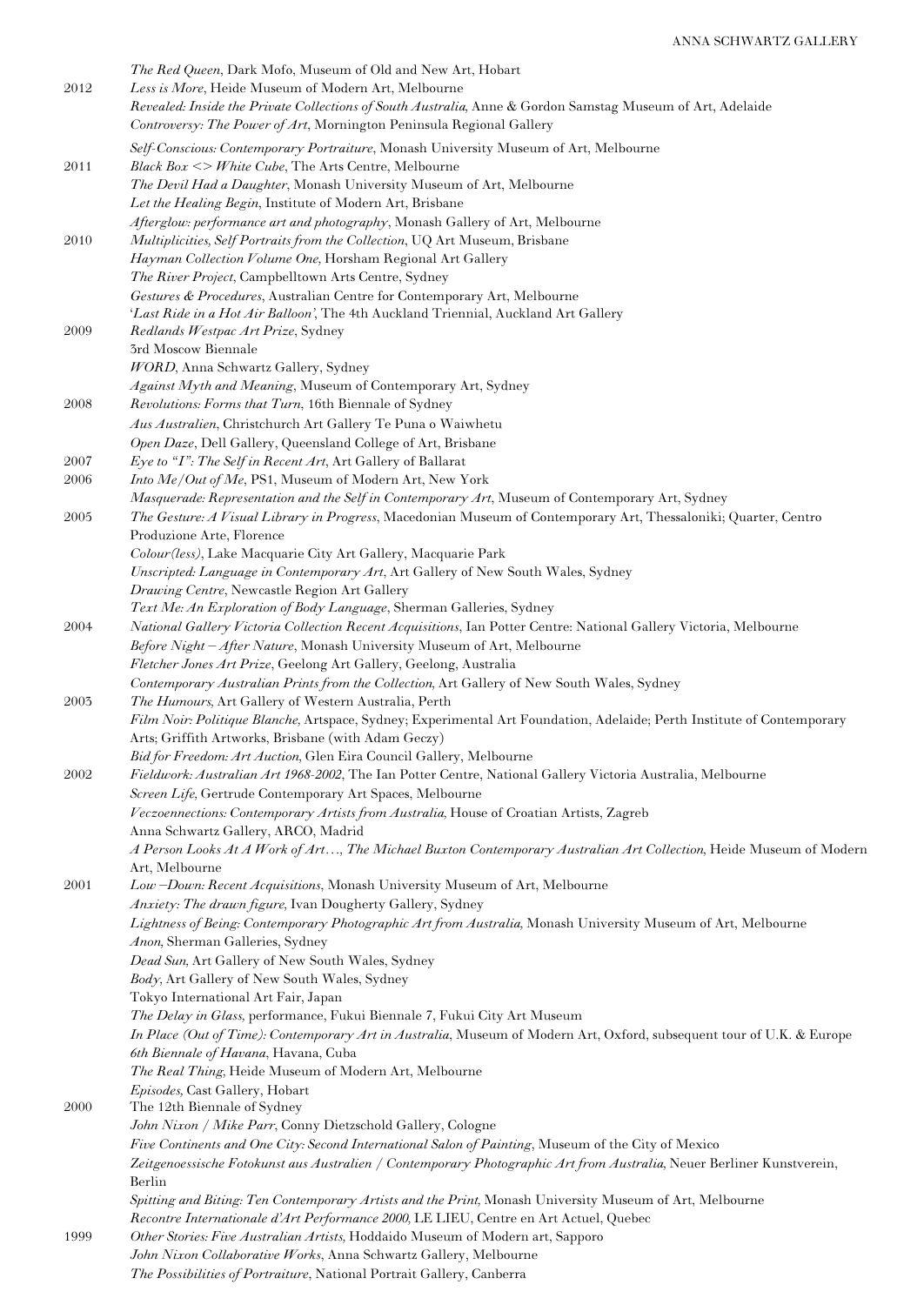*Trace*, *Liverpool Biennale of Contemporary Art*, The Tate, Liverpool *Global Conceptualism: Points of Origin,* Queens Museum, The Walker Arts Centre, Miami Arts Centre; MIT List Visual Arts Center, MIT, Cambridge *Home and Away,* Auckland Art Gallery *Parr, Sachs, Tillers, Young,* Orange Regional Gallery 1998 *Wounds; Between Democracy and Redemption in Contemporary Art*, Moderna Museet, Stockholm *Southern Reflections - An Exhibition of Contemporary Australian Art to Northern Europe*, Kulturhuset, Stockholm; Konstallen, Göteborg; Arhus Konstmuseum, Denmark; City Art Museum, Helsinki; Neues Museum, Wesborg; Staatliche Sammlung fur Kunst, Chemnitz *Telling Tales*, Ivan Dougherty Gallery, Sydney; Neue Galerie am Landesmuseum Joanneum, Graz *Red Field (Liquidation)*, Australian Centre for Contemporary Art, Melbourne 1996 *No Exit: The Guinness Contemporary Art Project,* Art Gallery of New South Wales, Sydney *Spirit + Place: Art in Australia 1861 - 1996,* Museum of Contemporary Art, Sydney *Systems End: Contemporary Art in Australia,* OXY Gallery, Osaka; Hakone Open Air Museum, Tokyo; Dong-Ah Gallery, Seoul 1995 *Antipodean Currents*, The Solomon R. Guggenheim Museum Downtown, New York *Atkins, Blackman, Borgelt, Firth-Smith, Jones, Lanceley, Mitelman, Parr, Partos, Storrier, Tillers, Guan Wei, Wolfhagen*, works on paper, Sherman Galleries, Sydney *Kedumba Drawing Award 1995,* Fairmont Resort, Leura 1994 *Antipodean Currents*, The Kennedy Centre, Washington D.C. *Adelaide Installations*, 1994 Adelaide Biennale of Australia *25 years of Performance Art in Australia*, performance, Ivan Dougherty Gallery, The Performance Space, Sydney; Institute of Modern Art, Brisbane; Perth Institute of Contemporary Art, Perth; Experimental Art Foundation, Adelaide; Australian Centre for Contemporary Art, Melbourne *The Black Show,* Geelong Art Gallery; Warrnambool Art Gallery; Waverley City Art Gallery; Mildura Arts Centre; La Trobe Regional Gallery; Orange Regional Gallery; Wollongong City Gallery; Nolan Gallery, Canberra *Drawing on Inspiration,* Ivan Dougherty Gallery, Sydney *Tell me a Story,* Plimsoll Gallery, Centre for the Arts, Hobart 1993 *The Joan and Peter Clemenger Triennial Exhibition of Contemporary Australian Art*, National Gallery of Victoria, Melbourne *Identities: Art from Australia, Contemporary Australian Art to Taiwan*, Taipei Fine Arts Museum; Wollongong City Gallery 1992 *Pages*, The Museum Collection, Museum of Contemporary Art, Sydney *My Head is a Map - A Decade of Australian Prints*, National Gallery of Australia, Canberra 1991 *Early and Recent Work by 8 Contemporary Artists*, City Gallery, Melbourne *The Corporeal Body*, Drill Hall, Australian National University, Canberra *Off the Wall / In the Air: A Seventies Selection*, Monash University Gallery & Australian Centre for Contemporary Art, Melbourne *Opening Transformations*, Museum of Contemporary Art, Sydney *Contemporary Art Archive*, Museum of Contemporary Art, Sydney 1990 *Edge 90: The New Work (Art & Life in the Nineties)*, Newcastle-on-Tyne, Glasgow, London; Rotterdam *Fluctua*, Art Dock, New Caledonia *Fifth Biennial Michelton Print Exhibition*, National Gallery of Victoria, Melbourne; Benalla Art Gallery; Victoria; Shepparton Art Gallery, Victoria *On Kawara Today and Works from the Museum of Contemporary Art*, A Biennale of Sydney Satellite Exhibition *Acquisitions 1984 - 1990, A Collection of Contemporary Australian Art*, Griffith University, Brisbane *Inland*, *Corresponding Places,* Australian Centre for Contemporary Art, Melbourne *15th Annual Fremantle Print Award Exhibition*, Fremantle Art Centre, Perth 1989 *Prints and Australia: Pre-Settlement to Present*, Australian National Gallery, Canberra *French Australian Artists Exchange*, Chapelle De La Salpetriere *Mike Parr/John Nixon*, City Gallery, Melbourne *Inhibodres 1970 – 72,* Institute of Modern Art, Brisbane; P.I.C.A., Perth; Art Gallery of South Australia, Adelaide; National Gallery of Victoria, Melbourne; Ian Potter Gallery, The University of Melbourne 1988 *The 1988 Australian Biennale - From the Southern Cross (A View of World Art 1940 - 1988)*, Art Gallery of New South Wales, Pier 2/3, Sydney; National Gallery of Victoria, Melbourne *Edge to Edge (Australian Contemporary Art to Japan)*, National Museum of Art, Osaka; Old and New Hara Museums, Tokyo and Nagoya *British International Print Biennale*, The Bradford Museum, West Yorkshire *The Poetry of Vision: ROSC 1988*, Museum of Modern Art Ireland, Dublin 1988 *Drawings in Australia: Drawings, Watercolours and Pastels from the 1770's to the 1980's*, Australian National Gallery, Canberra *Australian Contemporary Art to China*, State Museums of Beijing, Wuhan, Shanghai and Guangzhou *The Great Australian Art Exhibition 1788 - 1988*, Queensland Art Gallery, Brisbane; Art Gallery of Western Australia, Perth; Art Gallery of New South Wales, Sydney; Tasmanian Museum and Art Gallery, Hobart; National Gallery of Victoria, Melbourne; Art Gallery of South Australia, Adelaide *Advance Australia Painting*, Auckland City Art Gallery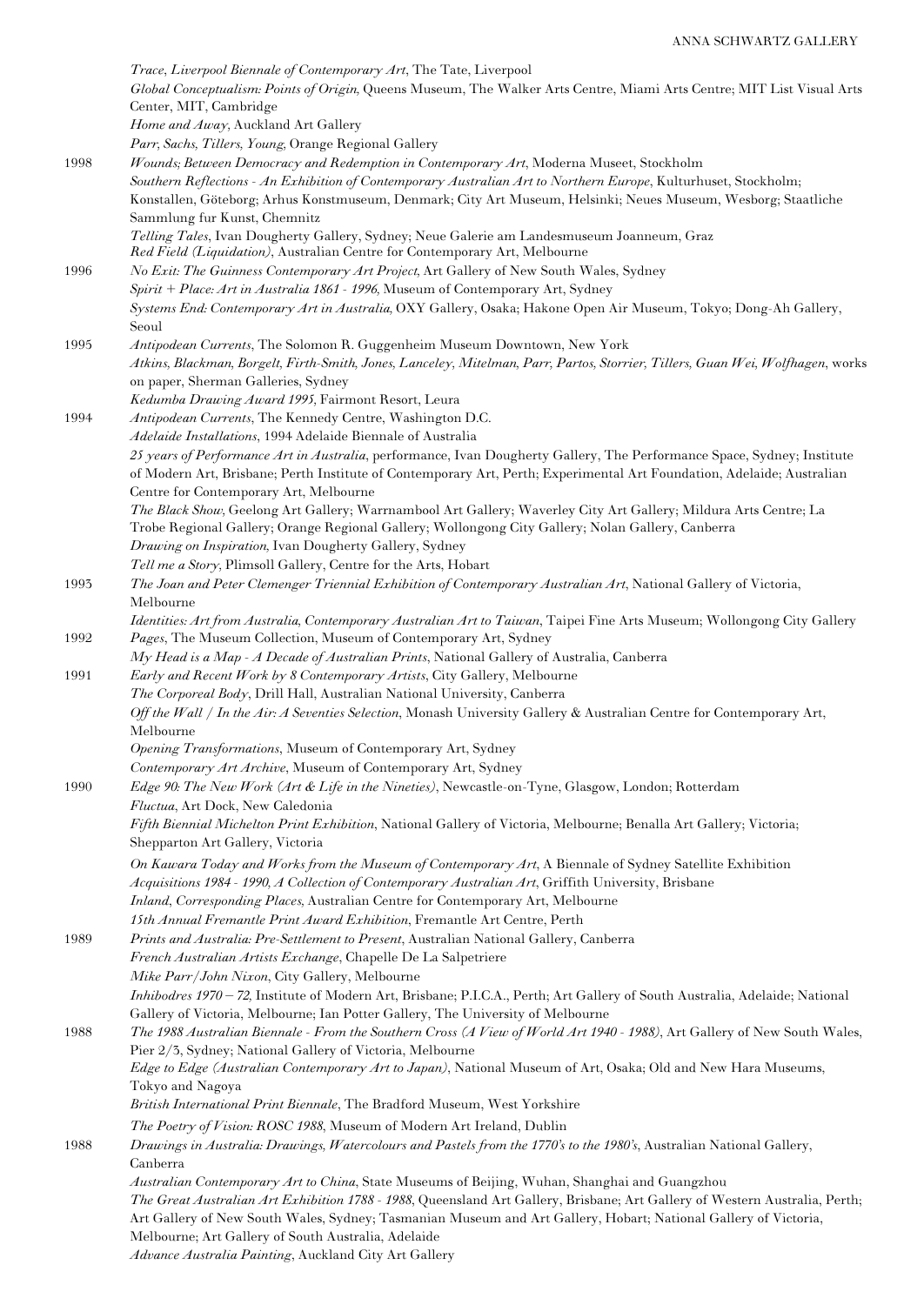| 1987         | Parallax, Artspace, Sydney<br>Light of Day / Between Lindy Lee and Mike Parr, Australian Centre for Photography, Sydney                                                                                   |
|--------------|-----------------------------------------------------------------------------------------------------------------------------------------------------------------------------------------------------------|
| 1986         | Australian Bicentennial Perspecta, Art Gallery of New South Wales with subsequent international tour<br>Prospect 1986: An International Exhibition of Contemporary Art, Frankfurter Kunsthalle, Frankfurt |
|              | Origins, Originality + Beyond, The Sixth Biennale of Sydney, Art Gallery of New South Wales and Pier 2/3, Sydney<br>The Forbidden Object, Roslyn Oxley9 Gallery, Sydney                                   |
|              | 33 Men Painters (The Male Sensibility), Heide Park and Art Gallery, Melbourne                                                                                                                             |
|              | Primal Painting, Heide Park and Art Gallery, Melbourne                                                                                                                                                    |
|              | The Hand and the Photograph, Australian Centre for Photography, Sydney                                                                                                                                    |
|              | 5/5, Feunf Vom Fuenften, Art Gallery of New South Wales, Sydney; Art Gallery of Western Australia, Perth; Art Gallery of<br>South Australia, Adelaide; Queensland Art Gallery, Brisbane                   |
|              | Jahres Gaben, International drawing show, Frankfurter Kunstverein                                                                                                                                         |
| 1985         | Queensland Works 1950 - 1985, University Art Museum, University of Queensland, Brisbane                                                                                                                   |
|              | 5/5, Fuenf Vom Fuenften, Daadgalerie, Berlin                                                                                                                                                              |
|              | Australian Perspecta, Art Gallery of New South Wales, Sydney                                                                                                                                              |
| 1984         | An Australian Accent: Three Artists, Mike Parr, Imants Tillers, Ken Unsworth, P.S.1, The Institute of Art and Urban                                                                                       |
|              | Resources, Inc., New York; Corcoran Gallery of Art, Washington; Art Gallery of Western Australia, Perth; Art Gallery of<br>New South Wales, Sydney; National Gallery of Victoria, Melbourne               |
|              | An International Survey of Recent Painting and Sculpture, The Museum of Modern Art, New York                                                                                                              |
|              | Dreams and Nightmare: Australian Art in the 1980's, Roslyn Oxley9 Gallery, Sydney Australia:                                                                                                              |
|              | Nine Contemporary Artist; Los Angeles Institute of Contemporary Art                                                                                                                                       |
|              | New Talent, Hal Bromm Gallery, New York<br>Australian Works on Paper, Govett Brewster Art Gallery, New Plymouth                                                                                           |
| 1983         | Presence & Absence: Survey of Contemporary Australian Art, No.1, Installation, Art Gallery of Western Australia, Perth                                                                                    |
|              | Attitudes to Drawing, Ivan Dougherty Gallery, Sydney; Penrith Regional Art Gallery, Penrith                                                                                                               |
|              | Tall Poppies: An Exhibition of Five Pictures, University Art Gallery, The University of Melbourne<br>Continuum '83: The First Exhibition of Australian Contemporary Art in Japan, 15 galleries in Tokyo   |
|              | D'un autre continent - L'Australie, Le reve et le reel, ARC/Musee d'Art Moderne de la Ville de Paris                                                                                                      |
|              | Australian Art in Amsterdam, Galerie Biederberg-Mueller & two other galleries, Amsterdam                                                                                                                  |
| 1982         | Eureka! Artists from Australia, Serpentine Gallery and Institute of Contemporary Arts, London<br>4th Biennale of Sydney: Vision in Disbelief, Art Gallery of New South Wales, Sydney                      |
|              | Film as Art, Victorian College of the Arts Gallery, Melbourne                                                                                                                                             |
|              | The Temple of the Winds, n-space at The Temple of the Winds, Royal Botanic Gardens, Melbourne                                                                                                             |
|              | Act 3: Ten Australian Performance Artists, Canberra School of Art, Canberra                                                                                                                               |
| 1981         | First Australian Sculpture Triennale, La Trobe University & Preston Institute of Technology, Melbourne                                                                                                    |
|              | Australian Perspecta 1981: A Biennale Survey of Contemporary Australian Art, Art Gallery of New South Wales, Sydney<br>Survey 15: Relics and Rituals, National Gallery of Victoria, Melbourne             |
|              | ANZART: Australian New Zealand Art Encounter, Canterbury University and Robert McDougall Art Gallery, Christchurch                                                                                        |
|              | Artists' Photographs, Crown Point Press Gallery, Oakland                                                                                                                                                  |
|              | Second International Drawing Triennial, Museum of History, Wroclaw                                                                                                                                        |
| 1980         | Performance Week, Carclew, Adelaide Festival of the Arts                                                                                                                                                  |
|              | XXXIX Biennale de Venezia<br>Videotapes dall'Australia, Ca' Corner della Regina, Venice                                                                                                                   |
|              | Self Portrait/Self Image, Victorian College of the Arts Gallery, Melbourne                                                                                                                                |
|              | Project 30: Some Recent Australian Videotapes, Art Gallery of New South Wales, Sydney                                                                                                                     |
| 1979         | 3rd Biennale of Sydney: European Dialogue, Art Gallery of New South Wales, Sydney                                                                                                                         |
|              | Videotapes from Australia, The Kitchen Centre for Video and Music, New York; Los Angeles Institute of Contemporary                                                                                        |
|              | Art; Video Inn, Vancouver<br>Contemporary Australian Art, Franklin Furnace, New York; Roads Gallery; Chicago Art Institute; Los Angeles Institute of                                                      |
|              | Contemporary Art                                                                                                                                                                                          |
| 1978         | Oesterreichischer Kunstverein Performance - Art Festival, Vienna                                                                                                                                          |
|              | Act 1: An Exhibition of Performance and Participatory Art, Australian National University Arts Centre, Canberra                                                                                           |
|              | Artists' Books: Book Works, George Paton Gallery, The University of Melbourne, and tour to Experimental Art Foundation,                                                                                   |
|              | Adelaide; Institute of Modern Art, Brisbane; and Franklin Furnace, New York                                                                                                                               |
| 1977<br>1976 | 10th Biennale de Paris, Musee d'Art Moderne de la Ville de Paris<br>Post - Object Art in Australia and New Zealand: A Survey, Experimental Art Foundation, Adelaide                                       |
| 1975         | Survival Kits, Ewing & George Paton Galleries, The University of Melbourne, Melbourne                                                                                                                     |
|              | Documents, Film, Video, Performance, National Gallery of Victoria, Melbourne                                                                                                                              |
|              | Project 9: Documents, Film, Video, Art Gallery of New South Wales, Sydney                                                                                                                                 |
| 1974         | Concepts, Contemporary Art Society Gallery, Adelaide                                                                                                                                                      |
| 1973         | Artists' Books, Philadelphia Museum of Art, Philadelphia<br>Recent Australian Art, Art Gallery of New South Wales, Sydney                                                                                 |
|              | The Final Art Institute, Nagoya                                                                                                                                                                           |
|              |                                                                                                                                                                                                           |